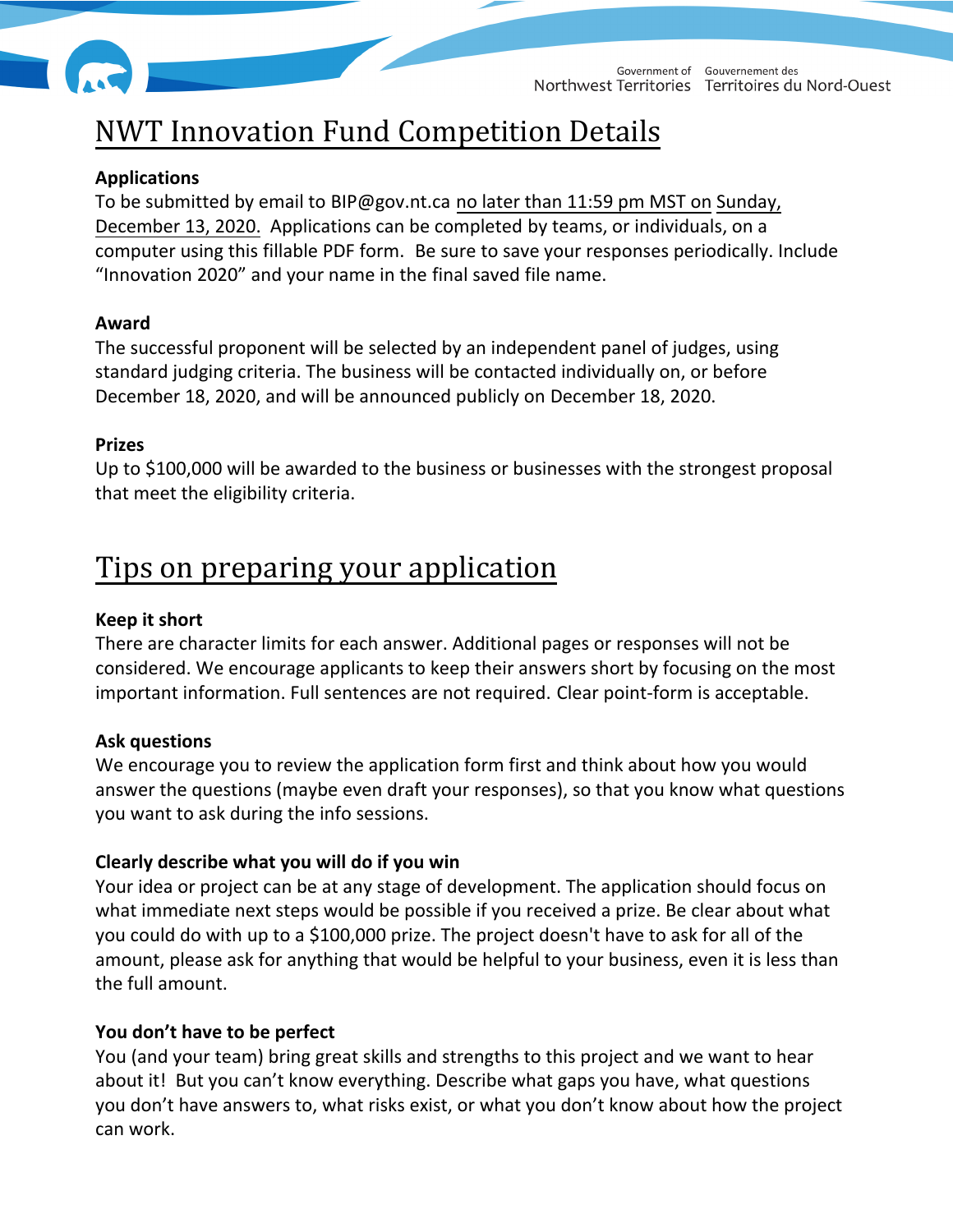

Government of Gouvernement des Northwest Territories Territoires du Nord-Ouest

# 2020 NWT Innovation Fund Application

The purpose of the contribution is to encourage manufacturers to make investments in their operations that will make them more competitive in their operations. The investment must reduce costs and improve productivity and result in an increase in local employment.

The GNWT will evaluate proposals in accordance with the Proposal Rating Schedule provided below.

Rating Criteria Assigned Weight (a) Unit Points Awarded (b) Total Points (a)  $x (b) = (c)$ Envelope 1 - Technical

| 1. Increased Production/Productivity | 30   |
|--------------------------------------|------|
| 2. Reduction in Production Costs     | 30   |
| 3. Increase in New Employment        | 40   |
| Total Score 100                      | /100 |

## **Submit by email to BIP@gov.nt.ca by 11:59 pm MST on Sunday, December 13, 2020**

| Title:                  |             |
|-------------------------|-------------|
| Submitted by:           |             |
| Company:                |             |
| E-mail address:         |             |
| <b>Mailing Address:</b> |             |
| Phone number:           |             |
| Date:                   | 30-Nov-2020 |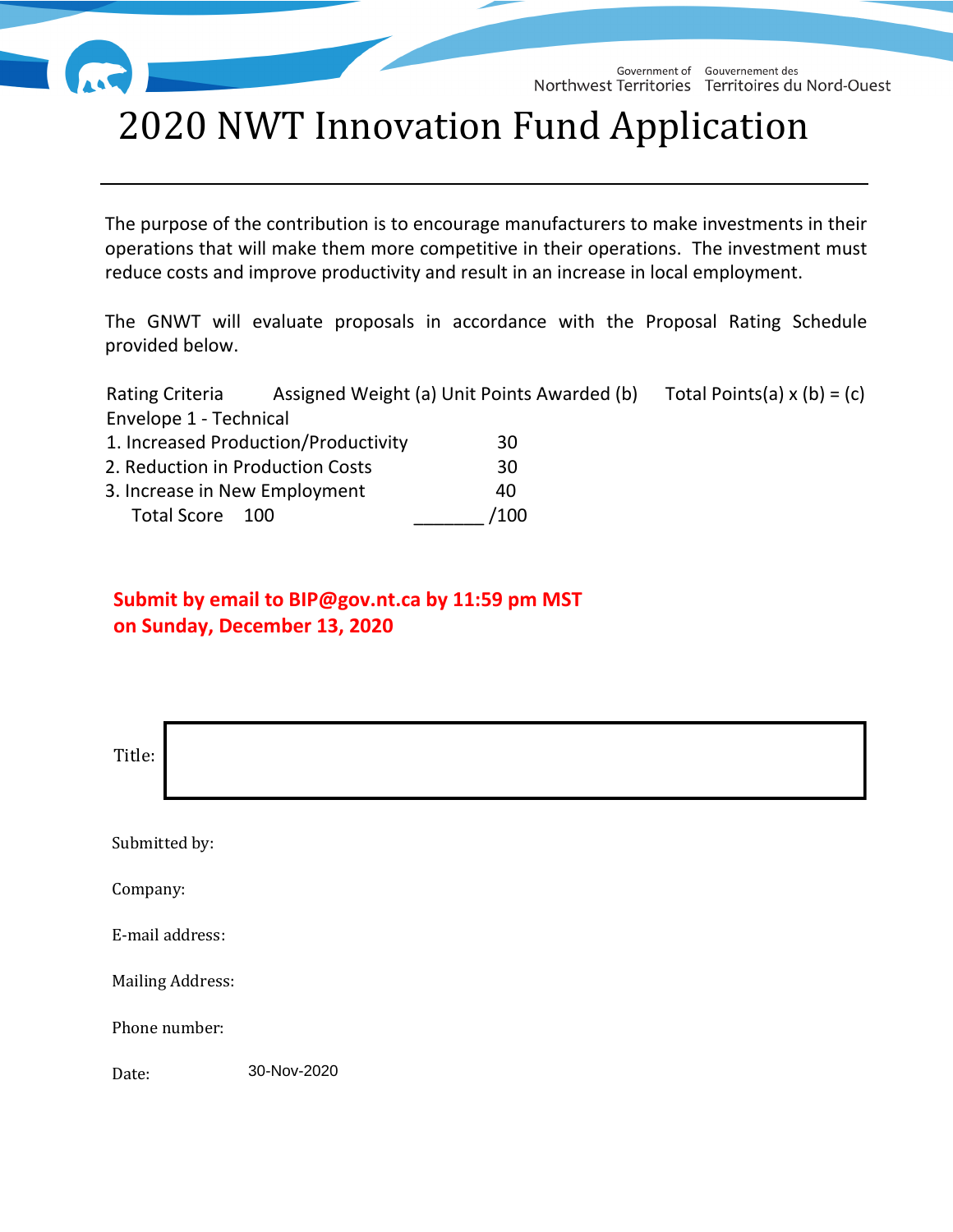

#### **1. Idea Overview**

Government of Gouvernement des Northwest Territories Territoires du Nord-Ouest

a) Summarize your idea / solution in simple terms.

Be clear on what the investment is, how it supports technology and innovation, how it will increase production/productivity, reduce production costs and increase local employment.

2000 characters maximum

b) What need, challenge, or problem does your idea / solution solve?

1500 characters maximum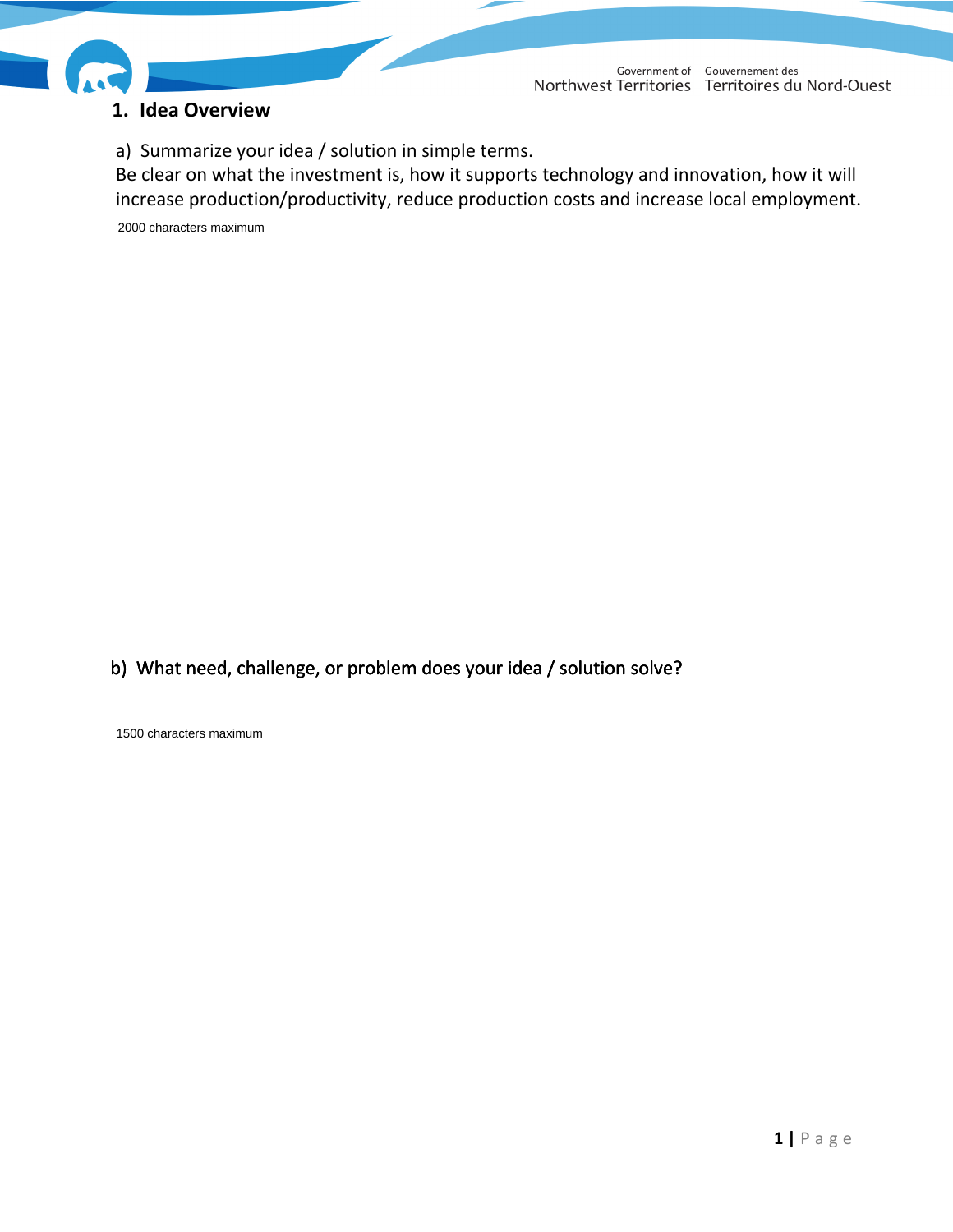

### **2. Increased Production/Productivity**

Government of Gouvernement des Northwest Territories Territoires du Nord-Ouest

How does your idea support increased production or productivity?

#### **3. Investment in Technology & Innovation.**

How could this idea make money or be financially self-sustainable? (i.e., Briefly summarize the business opportunity and who would be interested in 3. Investment in Technology & Innov<br>How could this idea make money or l<br>(i.e., Briefly summarize the business of<br>using /buying your product /service).

2500 characters maximum